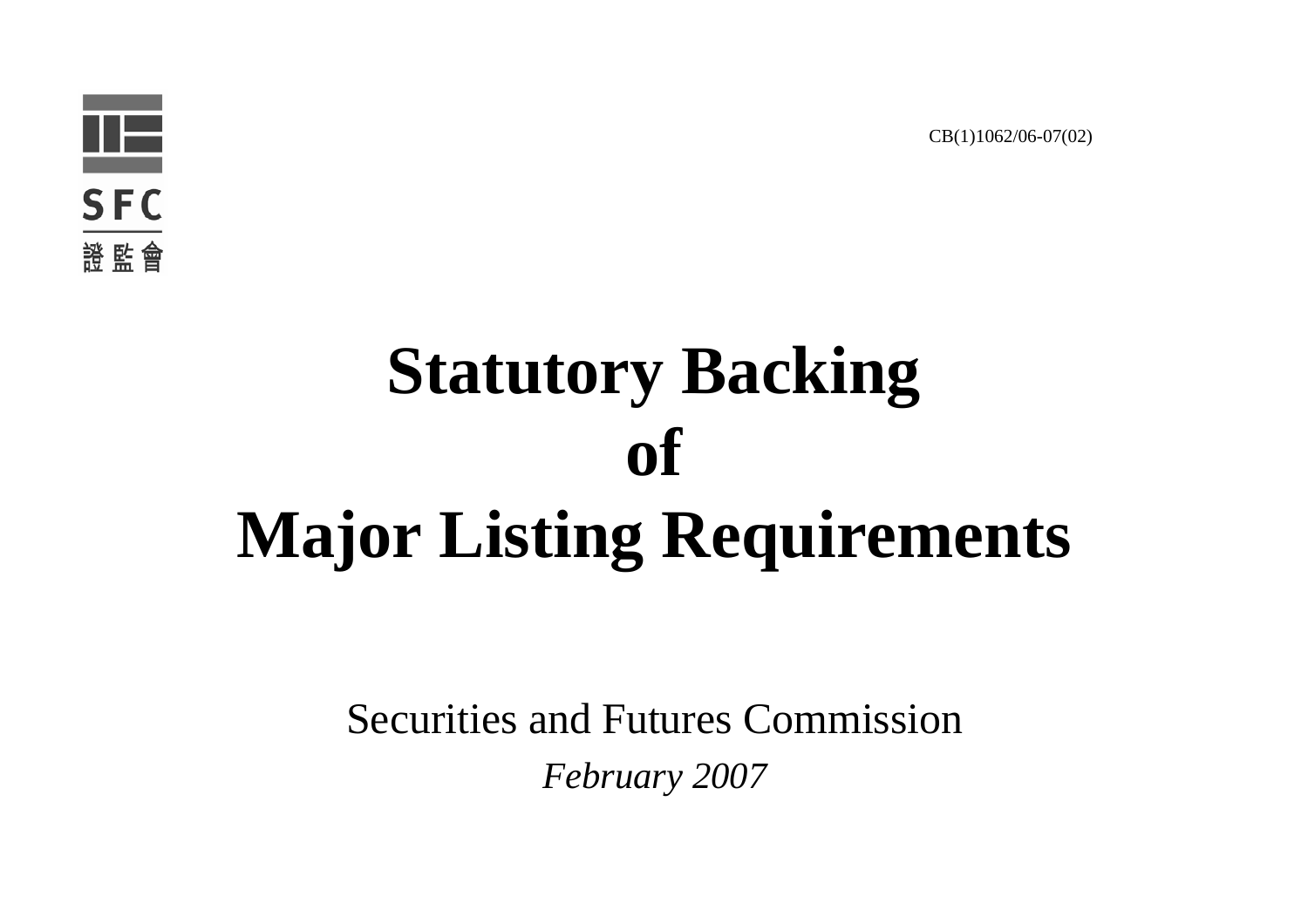

#### **Background**

#### *Existing Situation*

- ♦ Lack of statutory sanctions in the Listing Rules
- ♦ Statutory investigative powers are not available to SEHK
- ♦ No positive disclosure obligation in the existing SFO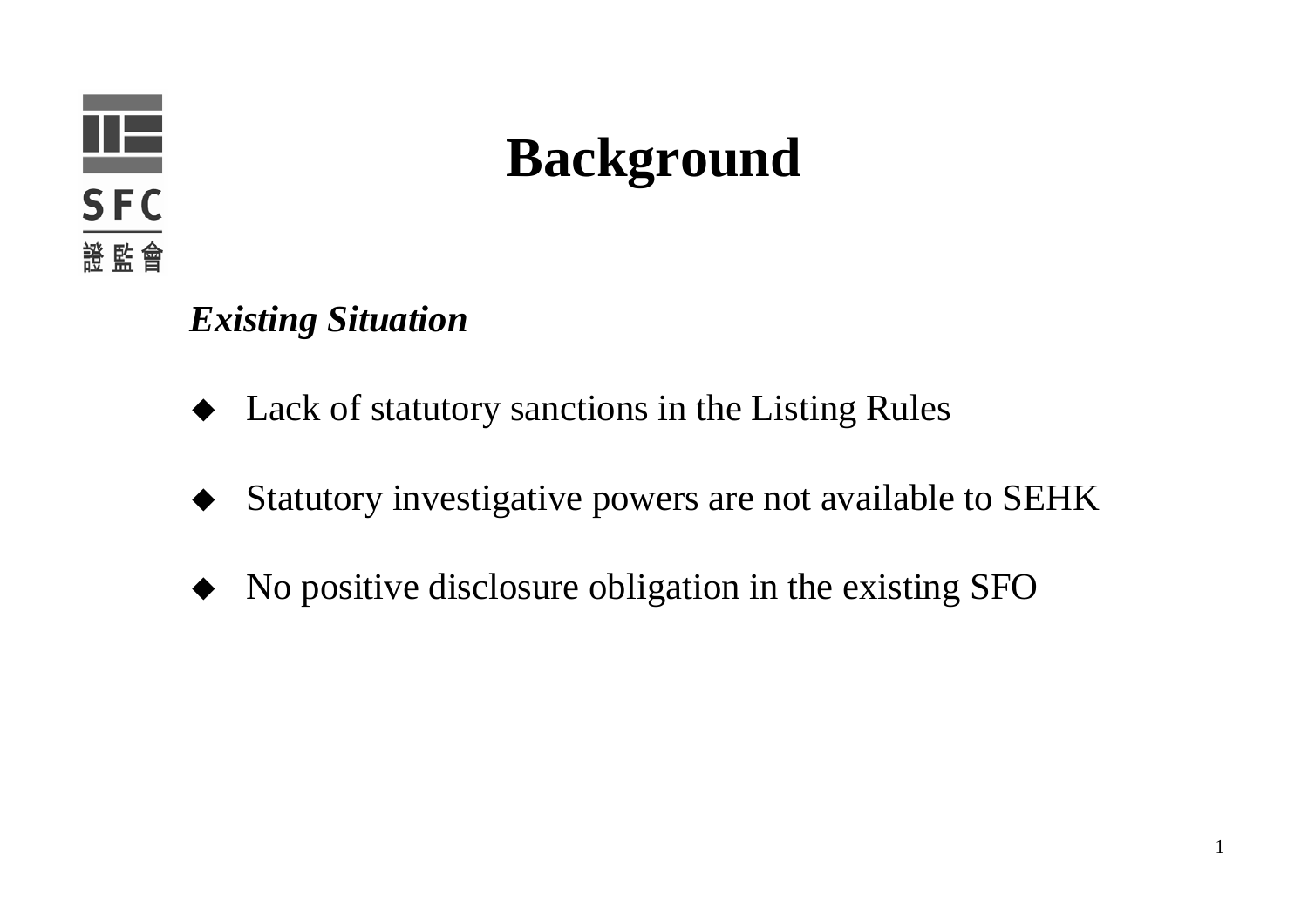

**Background** *(cont'd)*

*Why statutory*

- ♦ To bring Hong Kong in line with international standards
- ♦ To enhance investor confidence
- To increase Hong Kong's competitiveness as international financial centre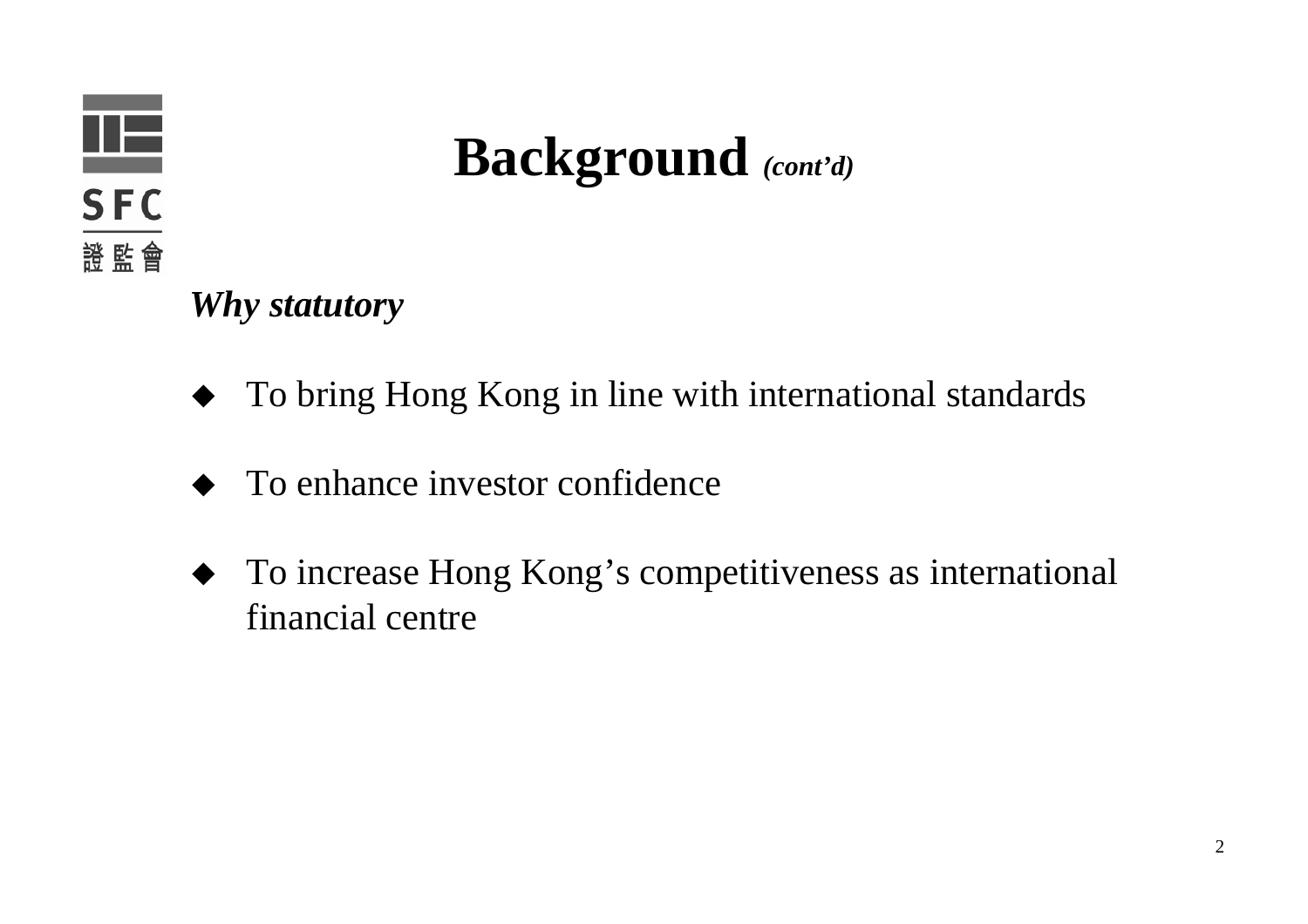

#### **2005 Consultations**

- ♦ FSTB Consultation Paper to amend SFO
- ♦ SFC Consultation Paper to amend the Securities & Futures (Stock Market Listing) Rules ("SMLR")

#### *Public response supports statutory backing on 3 areas:*

- ♦ Disclosure of price-sensitive information
- ♦ Financial reporting
- ♦ Shareholders' approval of connected and certain notifiable transactions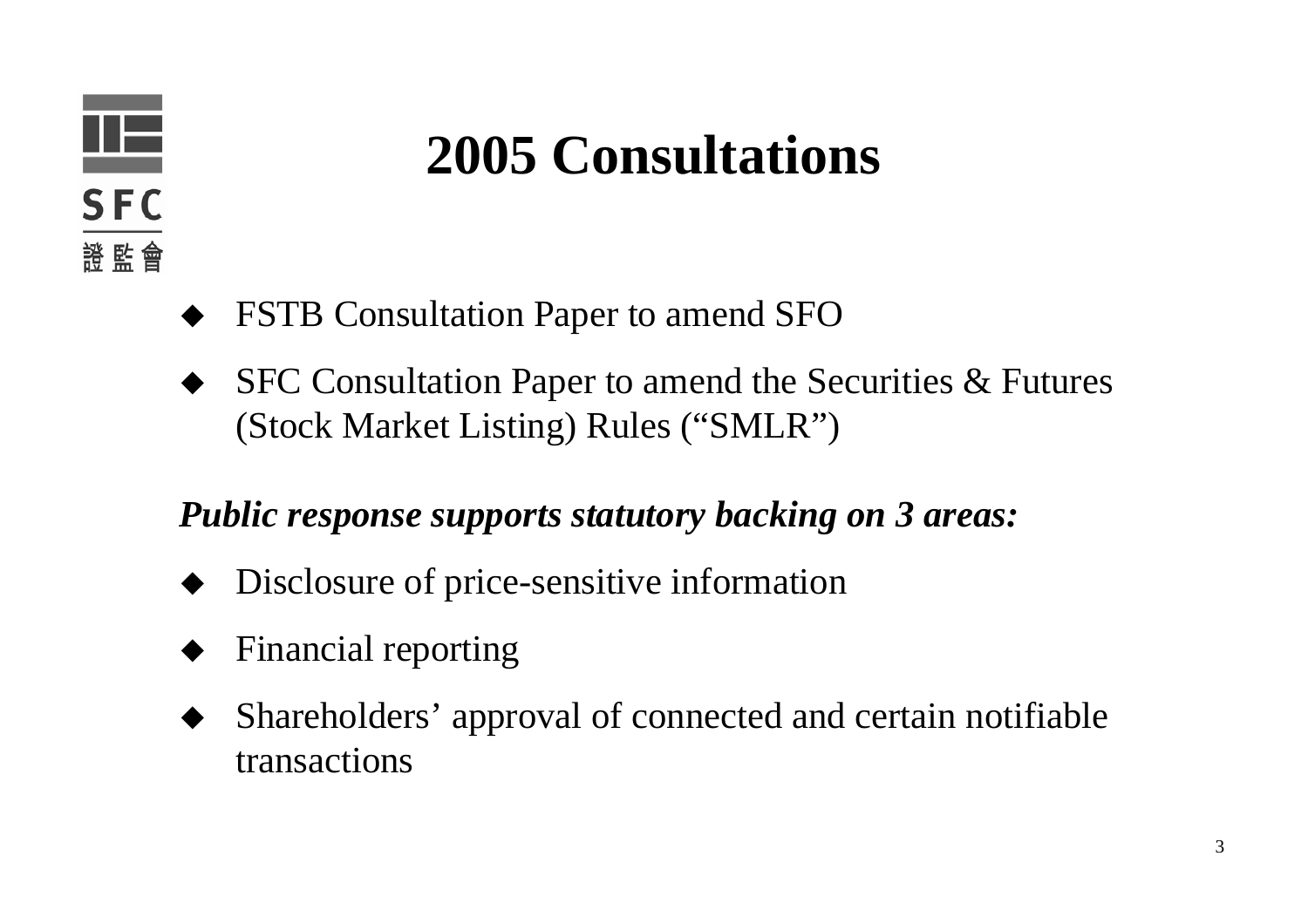

#### **Developments**

- ♦ Market concerns responding to 2005 consultation
- ◆ LegCo FA Panel meeting of April 2005
- ♦ November 2005 Focus Group consultation
- ♦ Government, SFC and SEHK undertook extensive discussions
- ♦ February 2007 Focus Group consultation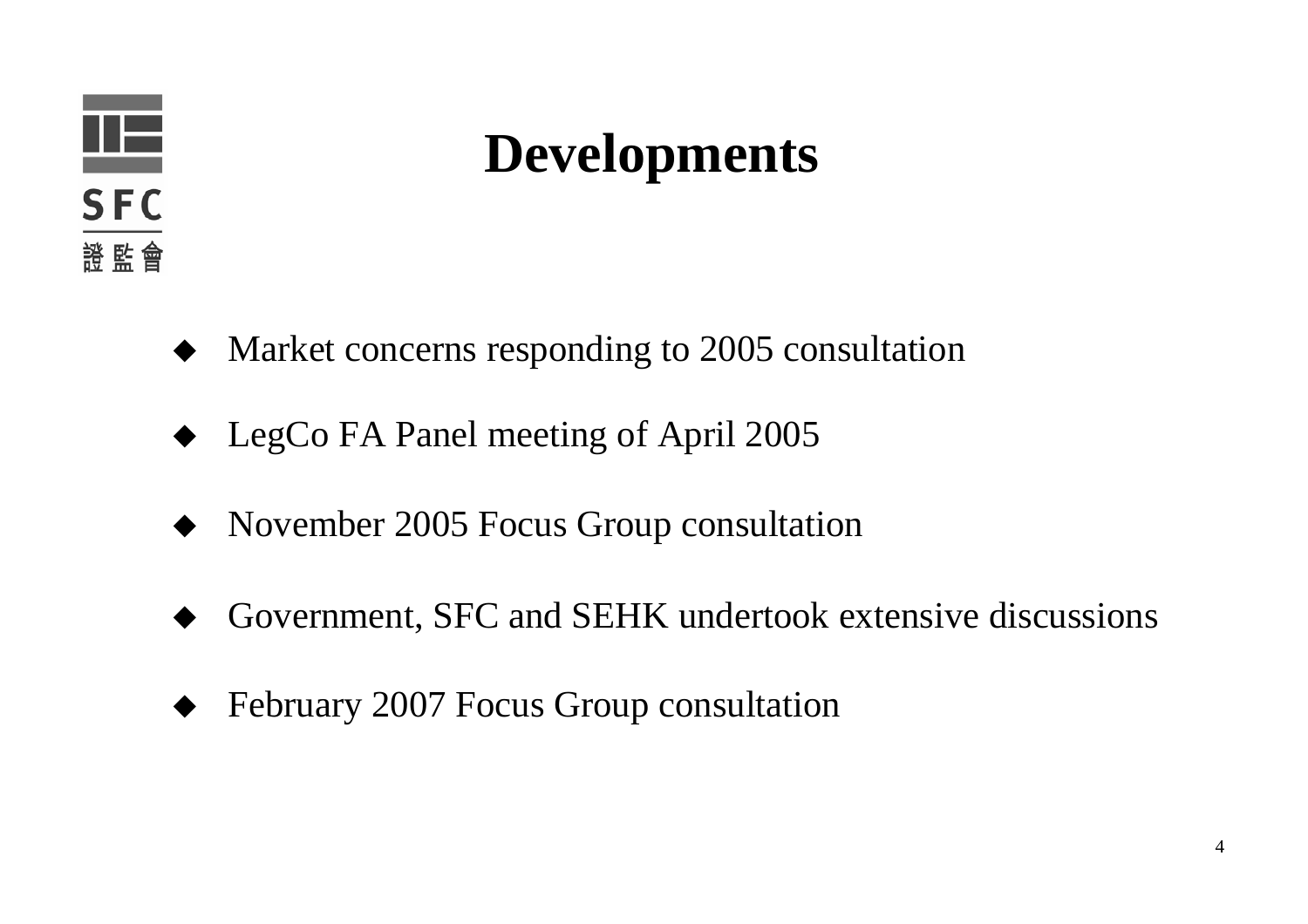

# **Revised Approach**

- ♦ General Principles in SFO to cover all 3 areas
- ♦ Schedule to the SFO to include the more important listing discipline as "factors for consideration"
- ♦ Non-statutory SFC Code to set out the detailed and technical requirements – status similar to other SFC codes, carries evidential value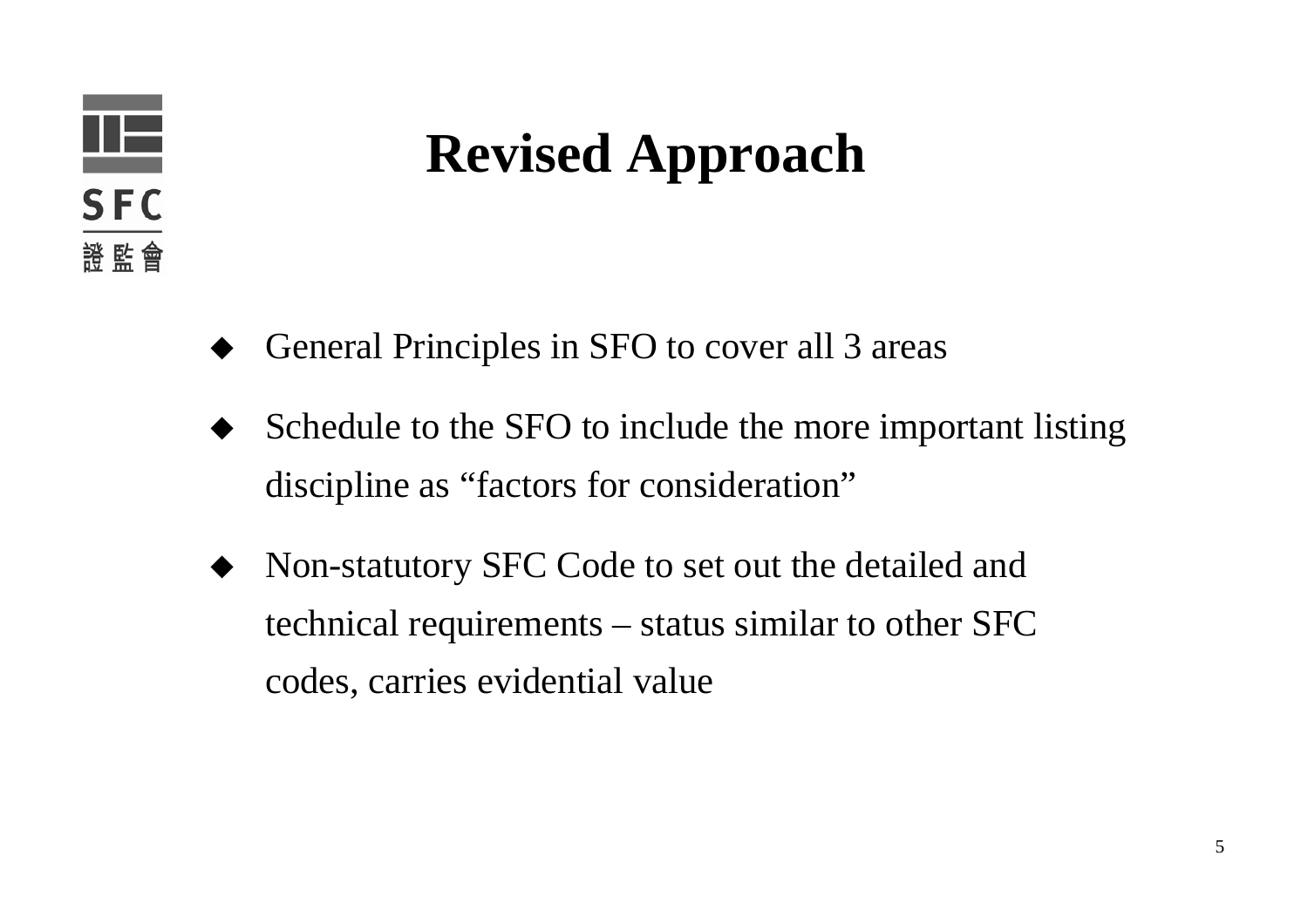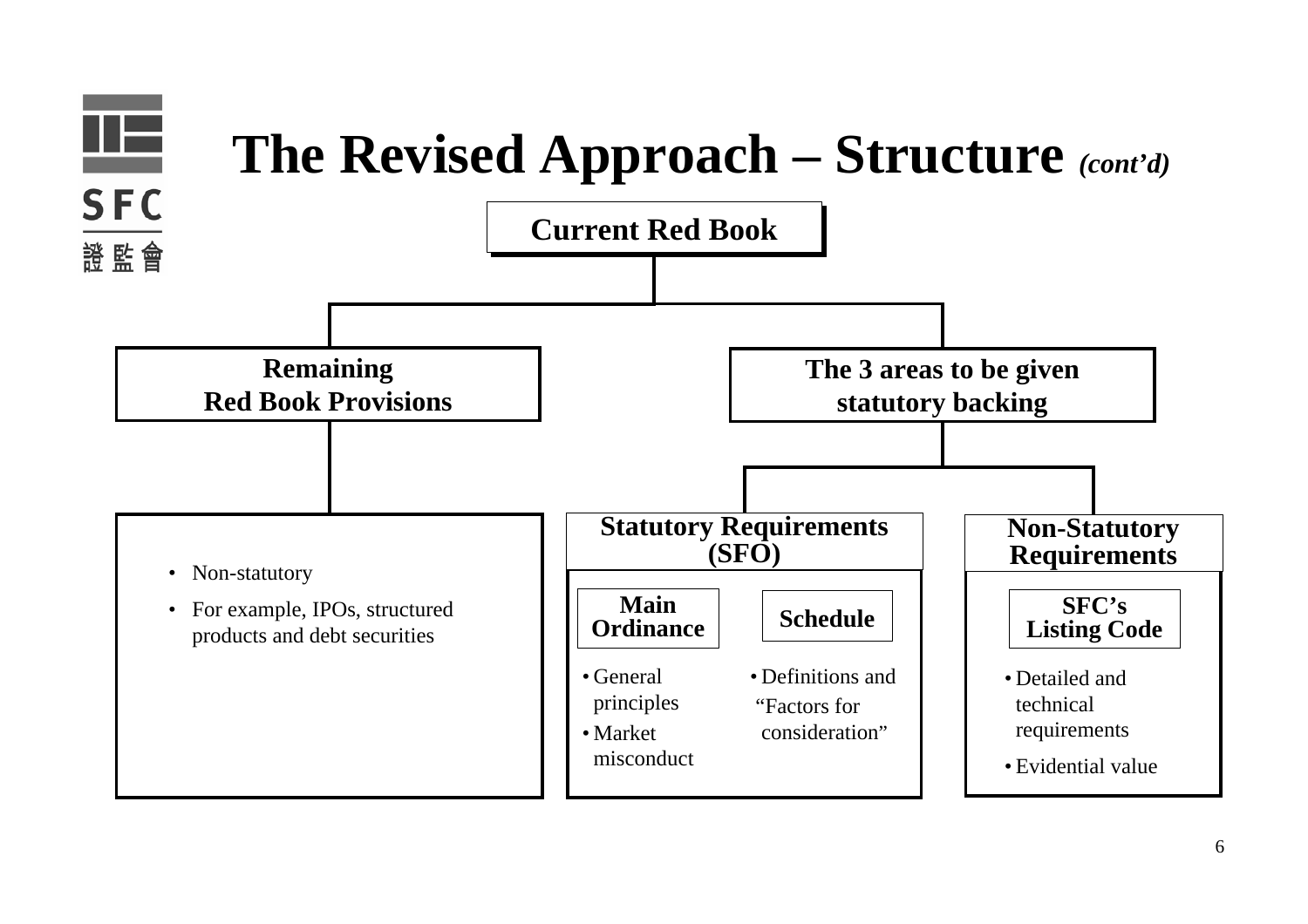#### œ **SFC** 證監會

# **The Revised Approach – General principles**

- ♦ Disclosures should be fairly presented and not false or misleading
- ♦ Full and prompt disclosure of price sensitive information
- ♦ Timely disclosure of periodic financial reports
- ♦ Annual financial statements should be true and fair
- ♦ Annual financial statements should be audited by independent and qualified auditors
- ♦ Listed companies should keep necessary accounting records to support financial statements
- ♦ Shareholders should be given all relevant information and have the opportunity to participate and vote in advance on material notifiable and connected transactions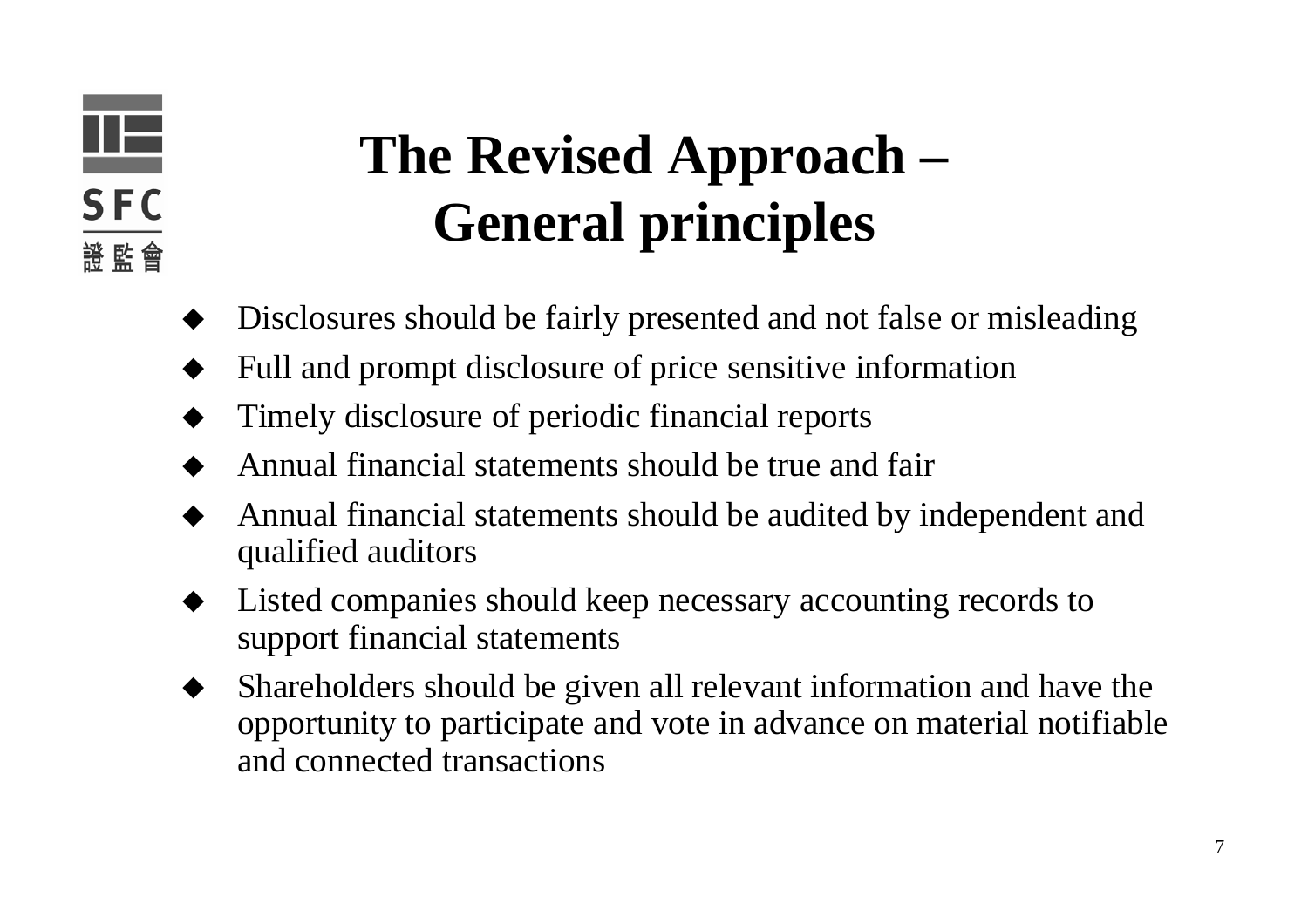

# **The Revised Approach - Focus Group comments**

- Supportive of the Revised Regime
- ♦ Prefer SFC to administer the new regime as soon as possible
- ♦ Suggest some key elements for implementation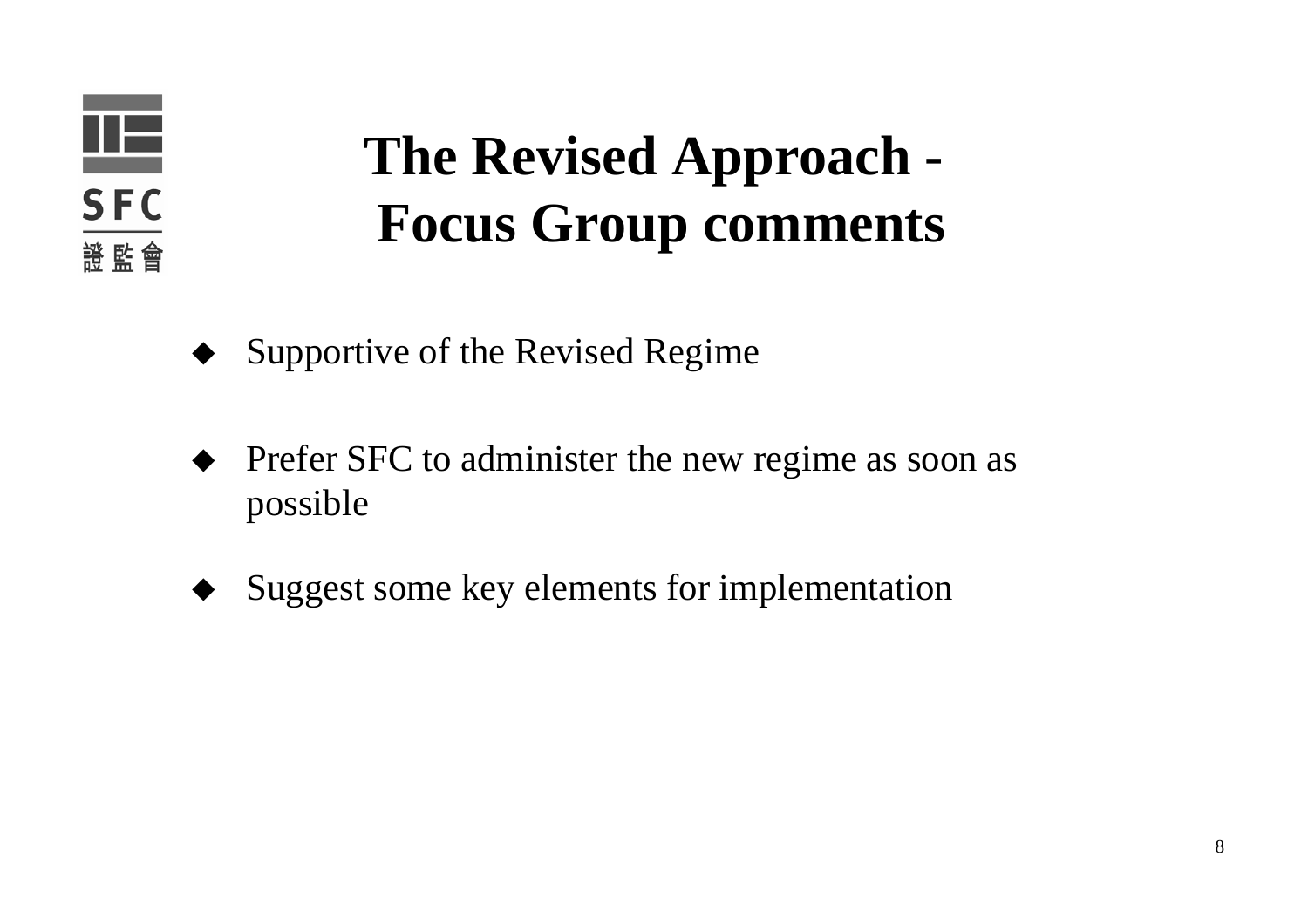

# **Operations of the new regime - Administration and Policy**

- ♦ On administration, SFC will take into account the comments of the Focus Group to ensure:
	- $\blacktriangleright$  only one regulator on statutory rules – support SFC administration
	- $\blacktriangleright$ certainty and sufficient guidance
	- $\blacktriangleright$ consistency in the practice
	- $\blacktriangleright$ speedy and smooth transition
- ♦ On policy review and development, SFC will consult the market on major changes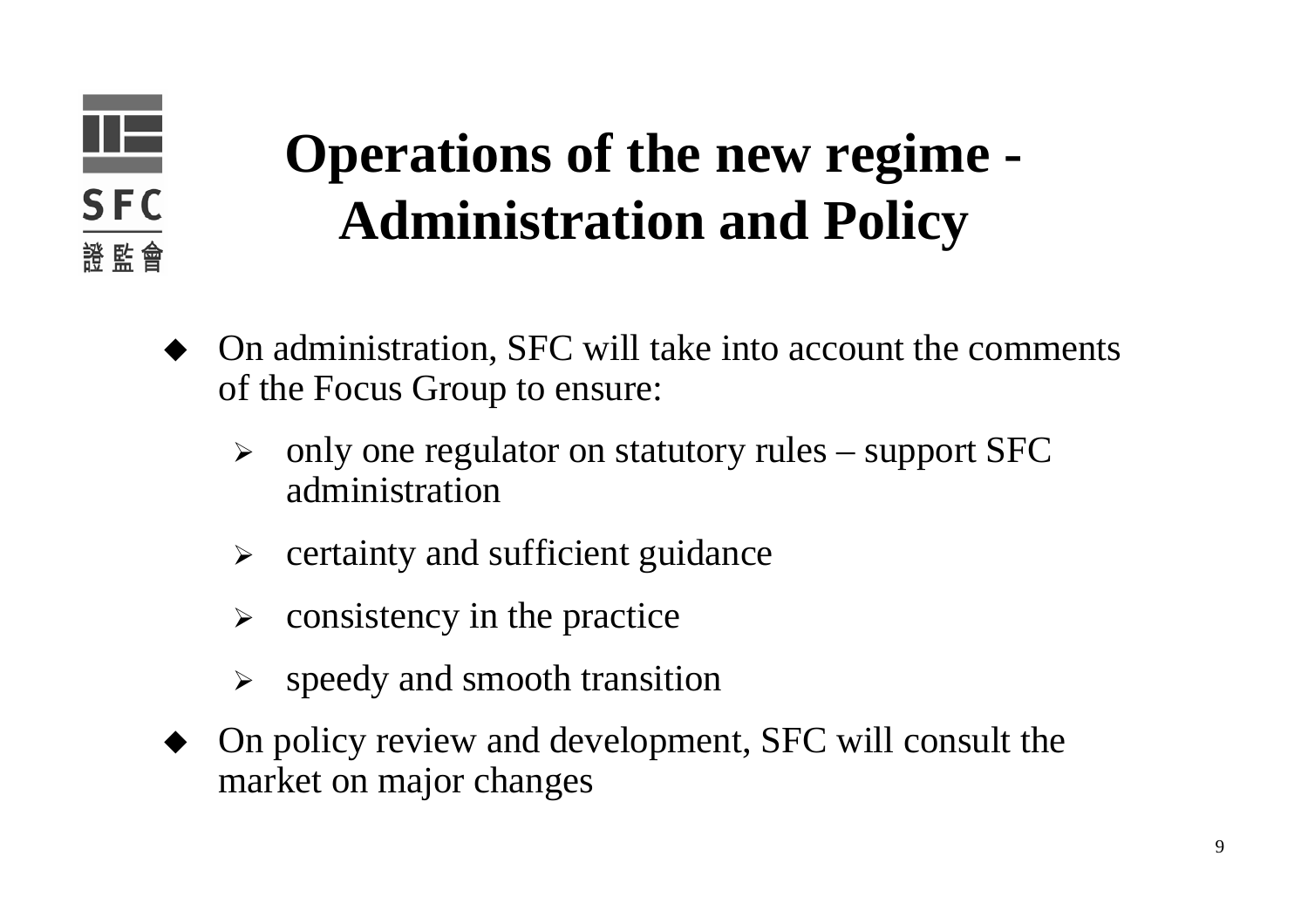

# **Operations of the new regime – Sanctioning regime**

- 1. SFC disciplinary sanctions (civil)
	- appealable to SFAT
- 2. MMT sanctions (civil)
- 3. Criminal prosecution
- ♦ Guidelines on choice of the three enforcement prongs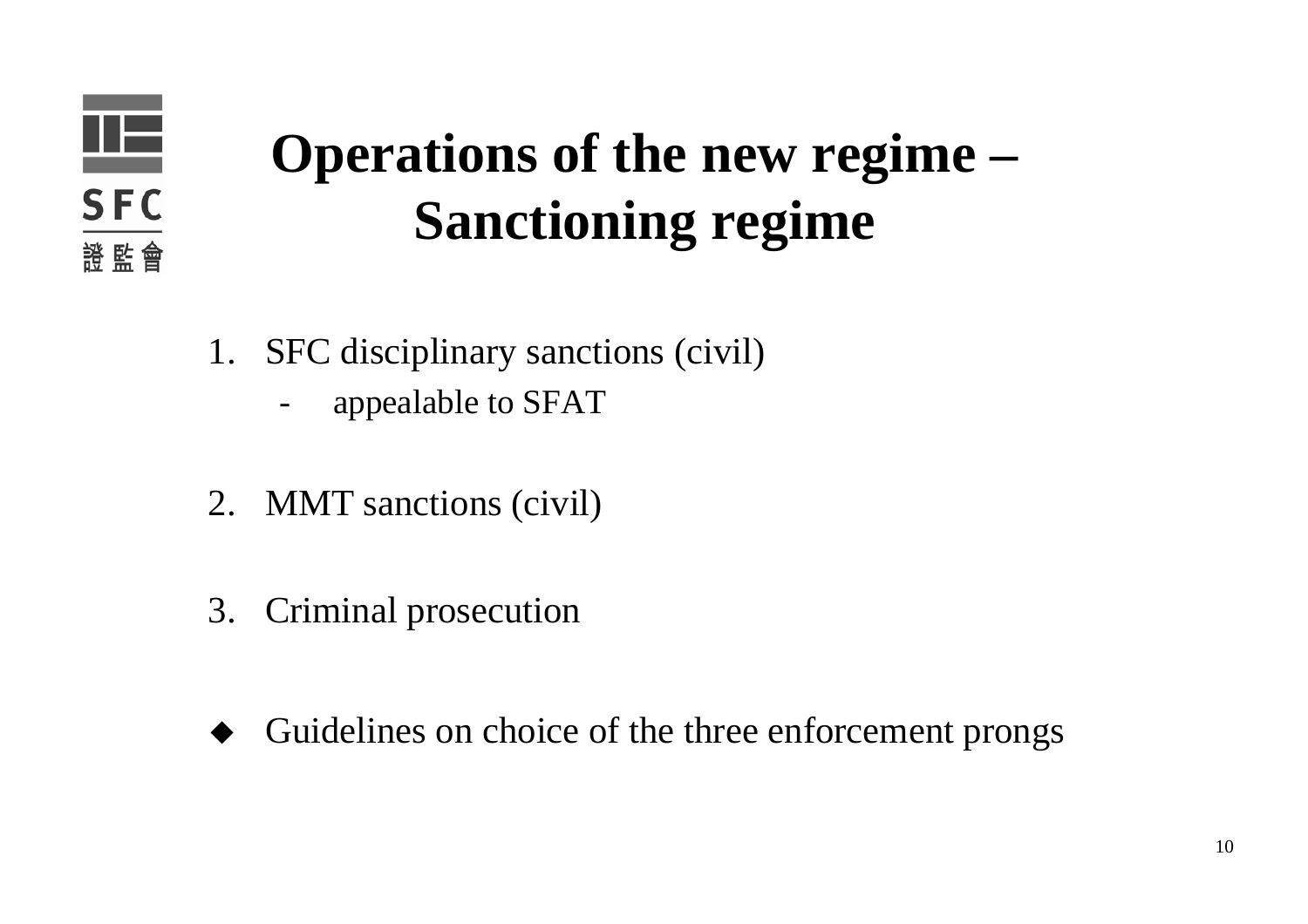

# **Operations of the new regime – SFC Enforcement principles**

- ♦ Sanctions will be proportionate and reasonable, taking into account:
	- $\blacktriangleright$ the seriousness of the conduct;
	- $\blacktriangleright$ whether intentional, reckless or negligent; and
	- $\blacktriangleright$ whether interests of investors damaged
- ♦ Overall SFC focus is on compliance **not** enforcement
	- Formal enforcement action is not first option but last
- ♦ Aim to achieve rectification and remediation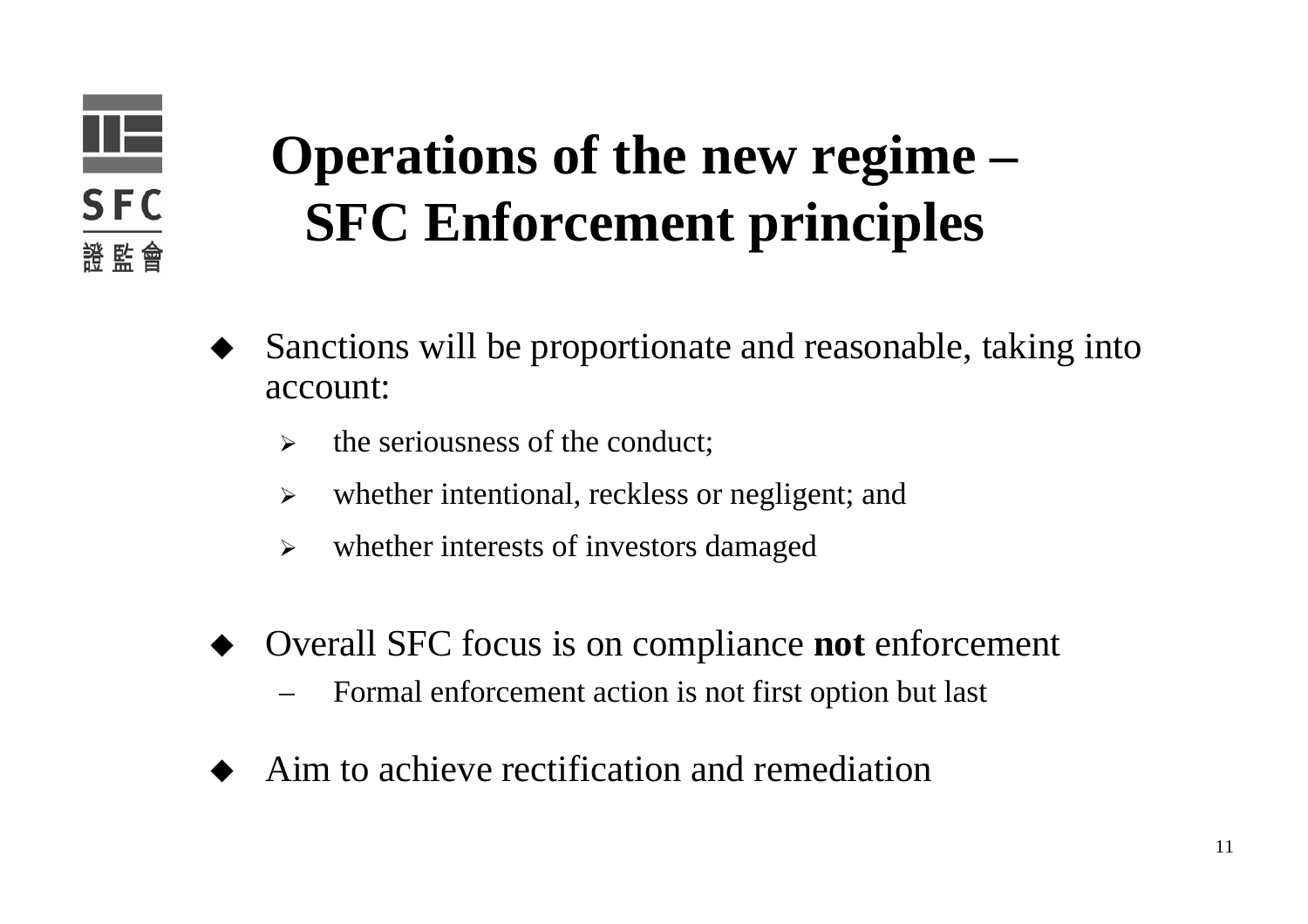#### 正 **SFC** 證監會

# **Operations of the new regime – SFC Enforcement Decision Making**

- ♦ Internal full time decision-makers
	- $\blacktriangleright$  functionally separate from SFC operational divisions including Enforcement
	- ¾ experienced senior staff e.g. retired judges, lawyers, tribunal members etc
	- $\blacktriangleright$ focus on fair, quick and efficient decisions
- Fining guidelines for the SFC
- Checks and balances on the SFC's decision making powers